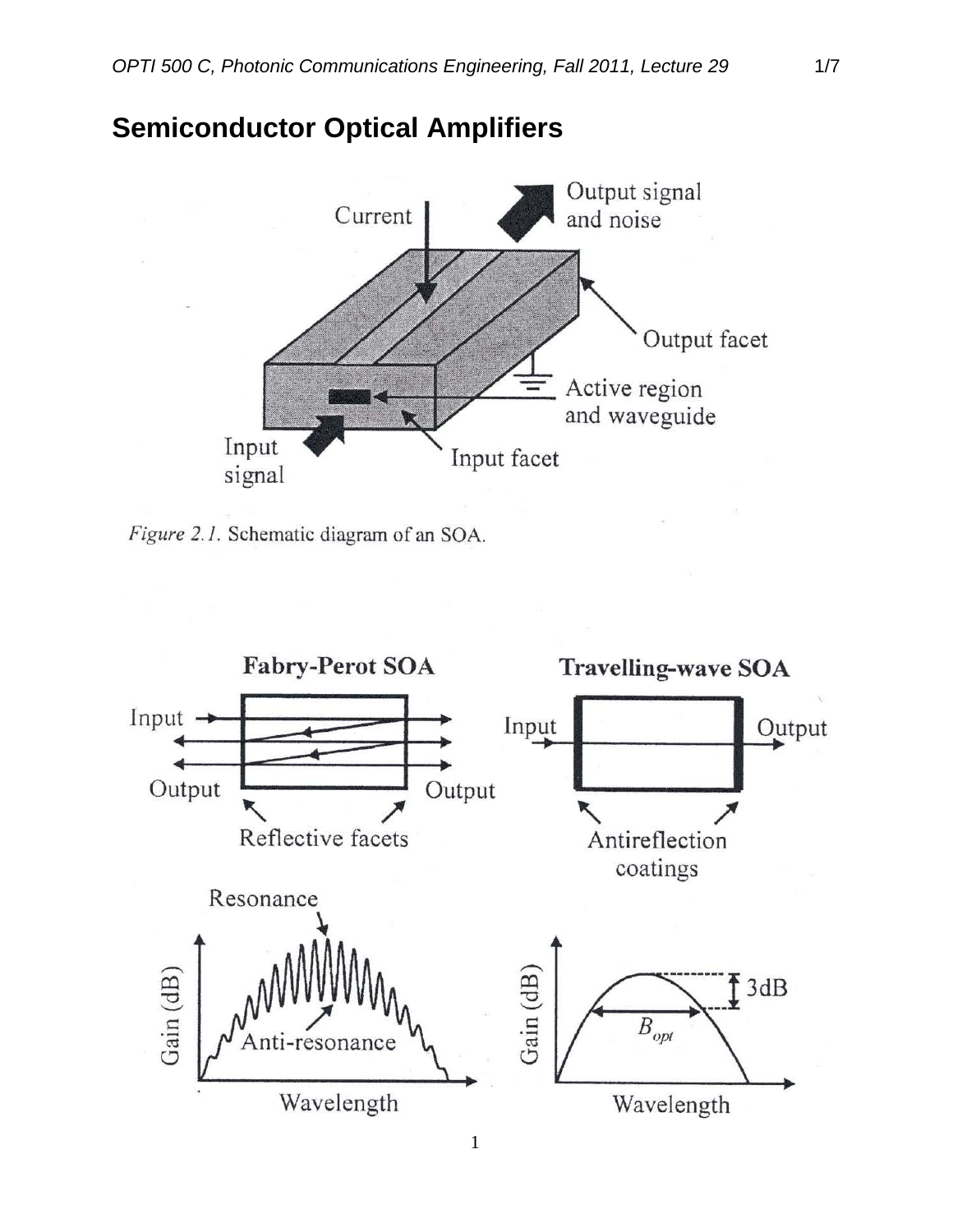

Figures and Table from Semiconductor Optical Amplifiers, Michael **Connelly**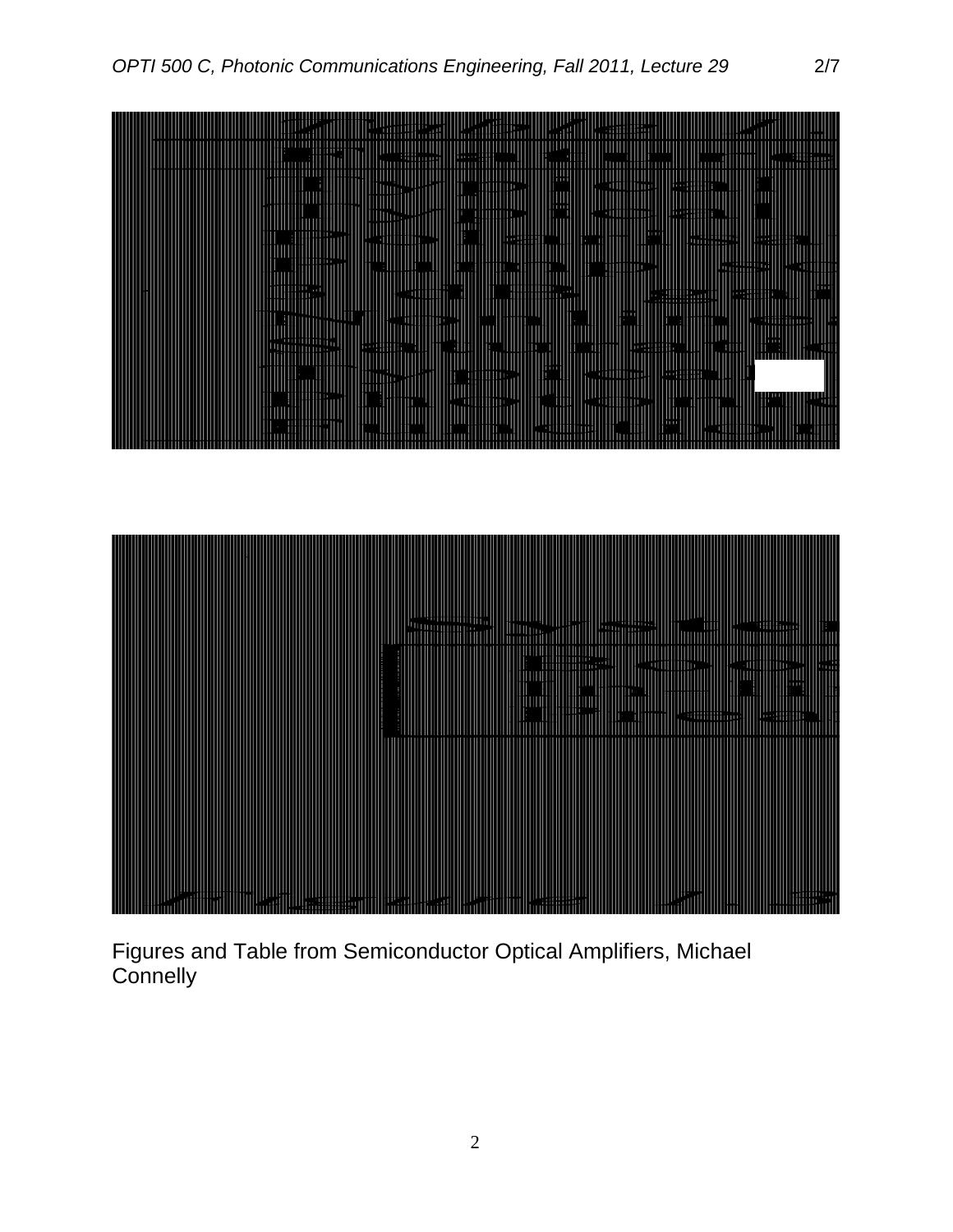

Fig. 6.12 Structure of a  $4 \times 4$  InP-based optical space switching matrix. The key element is the semiconductor optical amplifier, which is used either as a logic gate or as a booster amplifier. (After [19] with permission of IEE).

From High Speed Optical Communications, Sabella and Lugli

#### The Dynamics of Gain Saturation in Optical Amplifiers

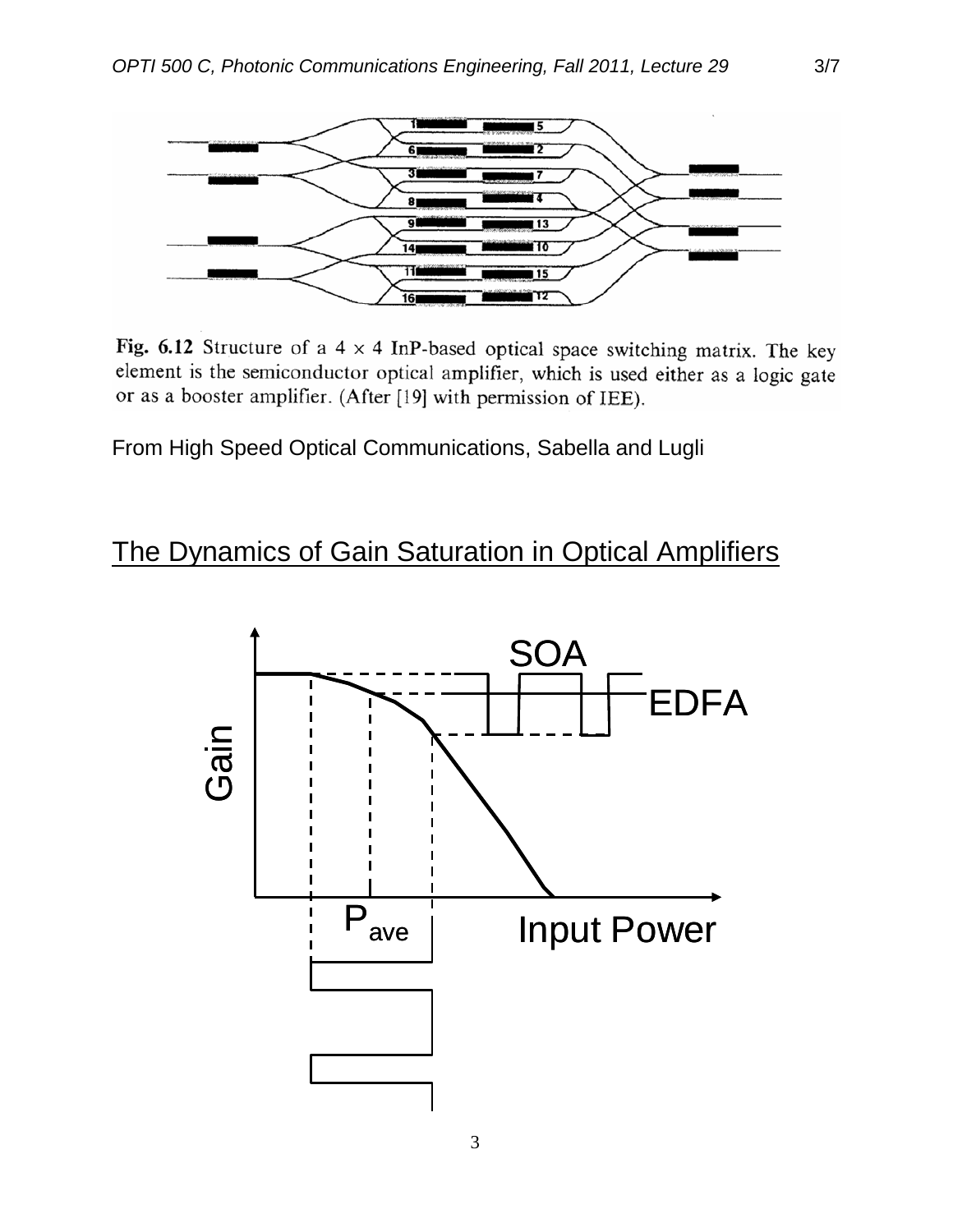Question: When is gain saturation in SOAs bad?

Answer: When it causes cross-talk.

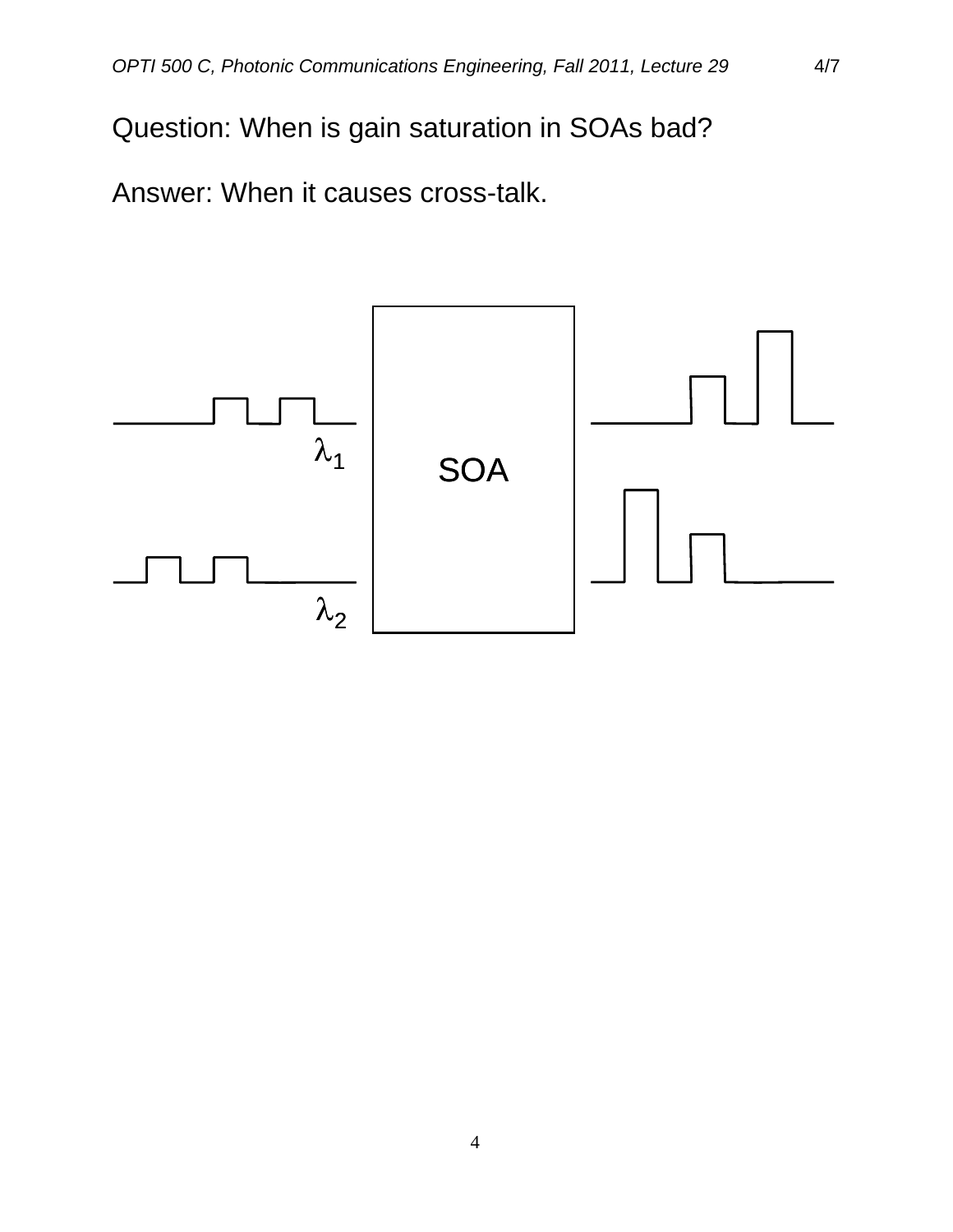Question: When is gain saturation in SOAs good?

Answer: When it is used for wavelength conversion.



From High Speed Optical Communications, Sabella and Lugli

## Question: When would we want to do wavelength conversion?

Answer: When sub-networks, trying to communicate with each other, share the same set of optical wavelengths.

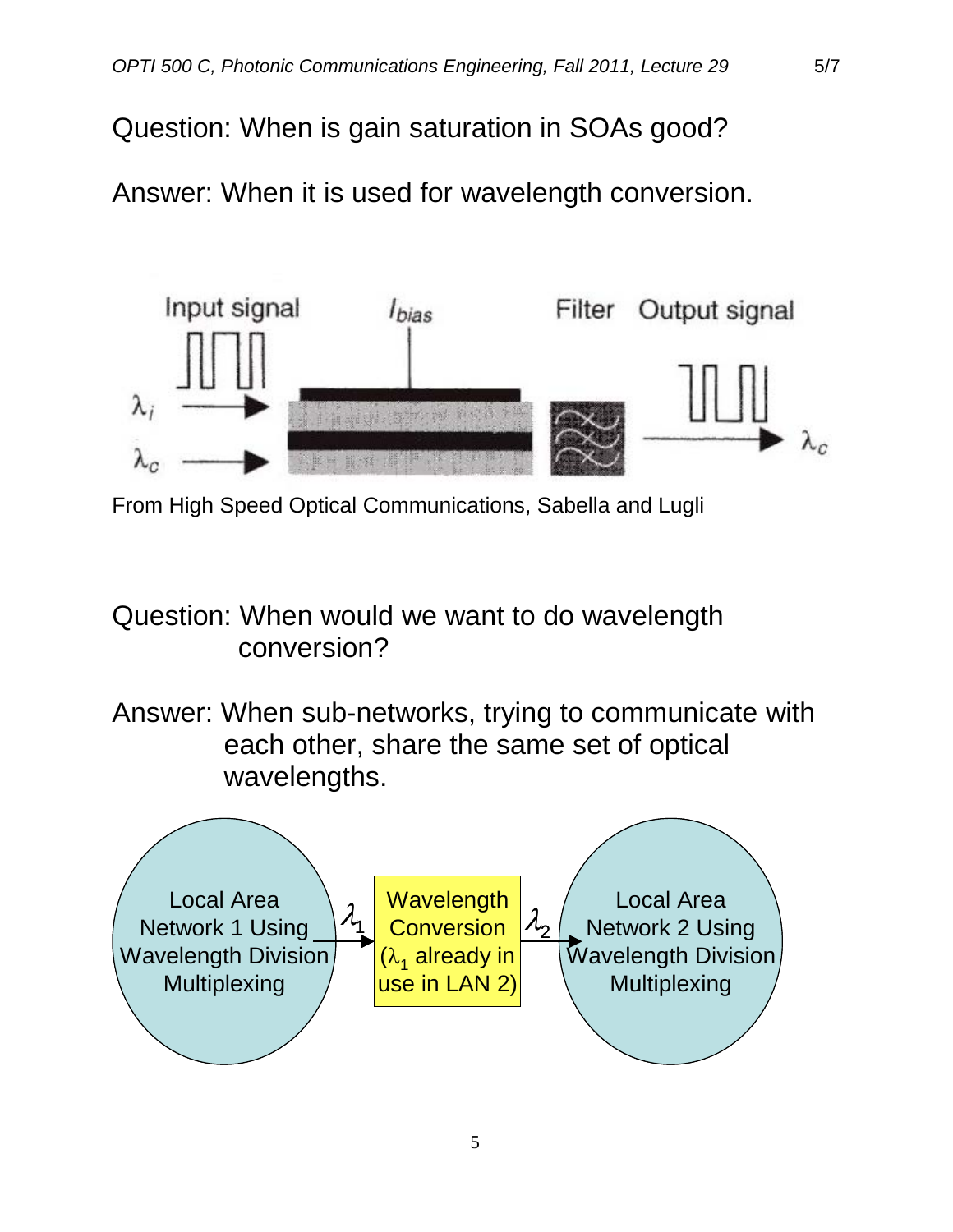#### **Optical Power Chart**